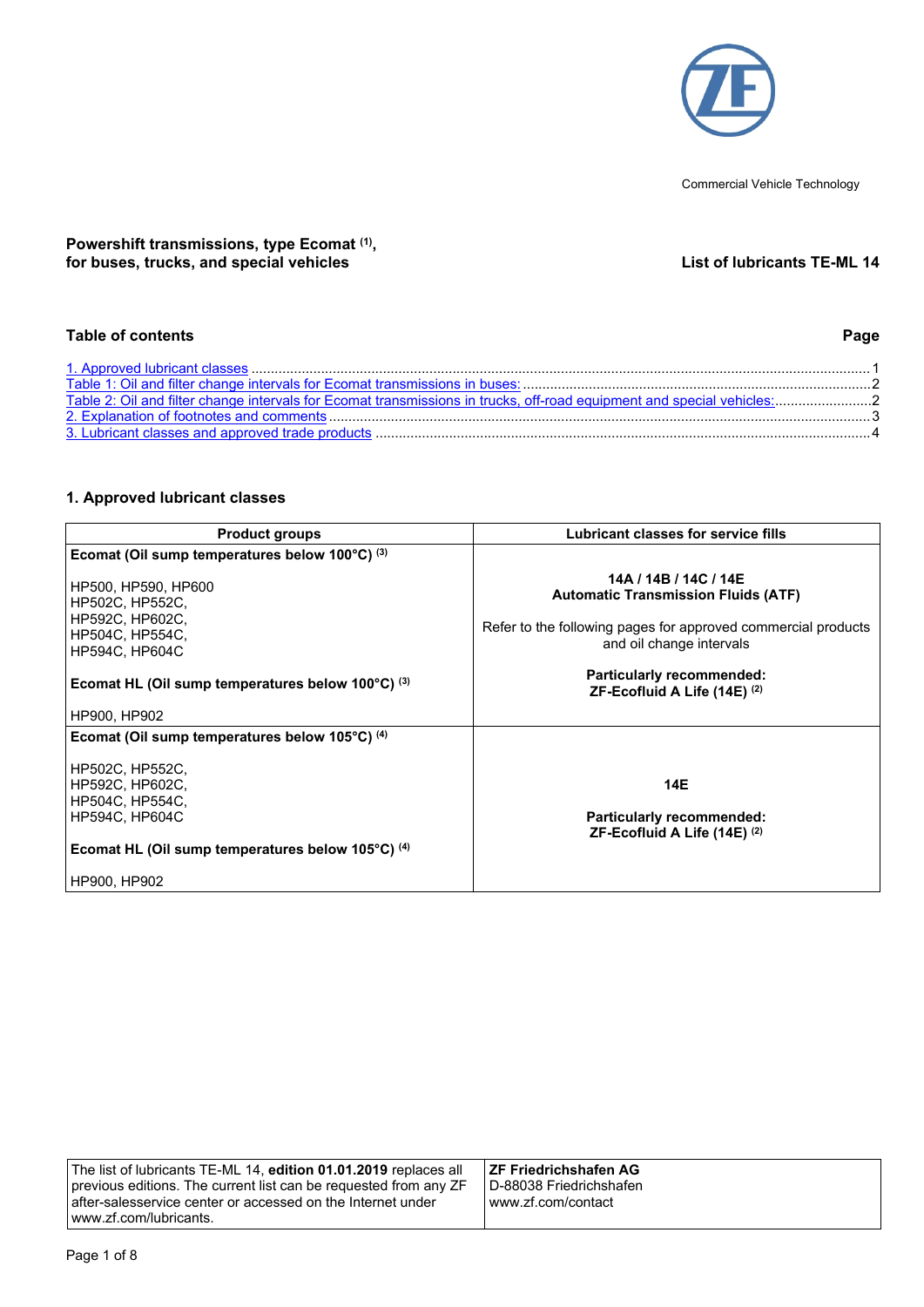## <span id="page-1-0"></span>**Table 1: Oil and filter change intervals for Ecomat transmissions in buses:**

| <b>Lubricant class</b><br>(See overleaf for approved trade products) | Oil and filter change interval [km/year] (5) |  |
|----------------------------------------------------------------------|----------------------------------------------|--|
| 14A                                                                  | 30,000 km<br>1 x year                        |  |
| 14B                                                                  | 60.000 km<br>1 x every 2 years               |  |
| 14C                                                                  | 120,000 km<br>1 x every 2 years              |  |
| 14E                                                                  | 150,000 km<br>1 x every 3 years              |  |

**Note:**

In case of initial oil change transition from an ATF of the lubricants category 14A or 14B to an ATF featuring extended oil **change intervals, an interim oil change interval after < 60.000 km/max. 2 years is required.**

<span id="page-1-1"></span>**Table 2: Oil and filter change intervals for Ecomat transmissions in trucks, off-road equipment and special vehicles:**

| Lubricant class<br>(See overleaf for approved trade products) | Oil and filter change interval [h/year]             |                                                    |
|---------------------------------------------------------------|-----------------------------------------------------|----------------------------------------------------|
|                                                               | <b>Normal operating conditions</b><br>(6), (7), (9) | <b>Tough operating conditions</b><br>(6), (8), (9) |
| 14A                                                           | 400 h<br>1 x year                                   | 300 h<br>1 x year                                  |
| 14B                                                           | 750 h<br>1 x year                                   | 500 h<br>1 x year                                  |
| 14C                                                           | 1500 h<br>1 x year                                  | 1000 h<br>1 x year                                 |
| 14E                                                           | 2000 h<br>1 x every 2 years                         | 1500 h<br>1 x year                                 |

**Note:**

In case of initial oil change transition from an ATF of the lubricants category 14A or 14B to an ATF featuring extended oil **change intervals, an interim oil change interval after < 750h/max. 1 year is required.**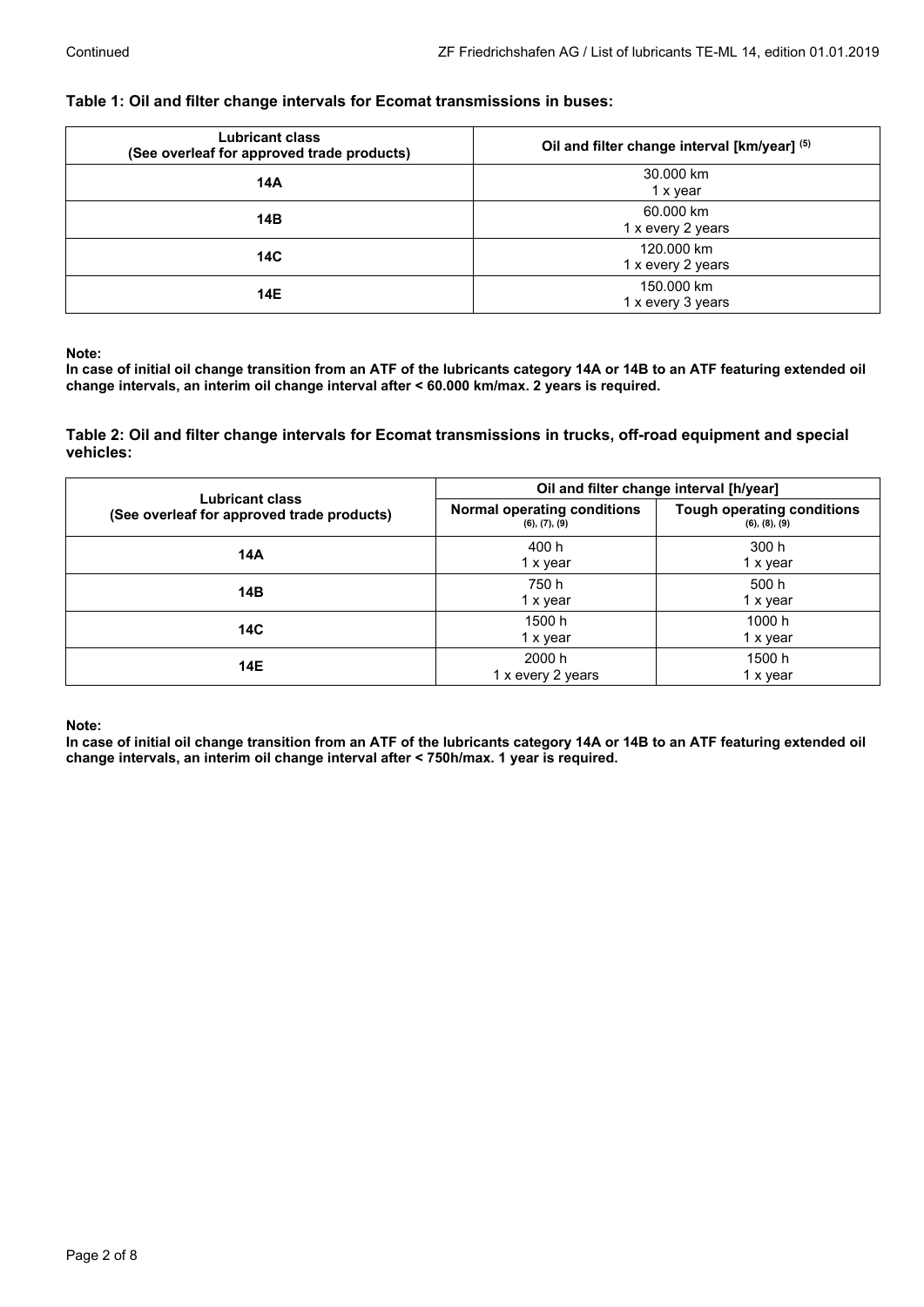# <span id="page-2-0"></span>**2. Explanation of footnotes and comments**

### **Footnotes**

- (1) Automatic powershift transmissions, type EcoLife, also refer to List of lubricants TE-ML 20.
- (2) The fully synthetic ATF ZF-Ecofluid A Life was specially developed for use in automatic powershift transmissions installed in CVs. The combination of synthetic basic oil on the basis of polyalphaolefin and a specially well balanced package of additives ensures excellent oxidation stability, a very constant friction coefficient, and high-quality protection of all transmission components. As a result of the flat viscosity characteristic curve, the oil is suited for applications in all climate zones, particularly in hot and cold regions.
- (3) Transmissions with oil sump temperatures below 100°C.
- (4) Ecomat 2 plus- and Ecomat 4- transmissions with oil sump temperatures above 100°C may only be operated with fluids from the 14E lubricants category. Always use fluids according to 14E in borderline cases or in the case of uncertainty with reference to transmission operation temperature.
- (5) Oil and filter change required, depending on what occurs first. Use only ZF original filter elements, ZF order no. 4139 298 936.
- (6) Oil and filter change required, depending on what occurs first. Use only ZF original filter elements, ZF order no. 4139 298 936. The operating instructions apply in the case of deviating information.
- (7) Standard application: Fire fighting vehicles, construction machinery, and dumpers with high mileage share.
- (8) Extreme applications: Refuse collection vehicles, vehicles featuring high share of off-road use (low mileage share, high level of shift efforts).
- (9) For military applications, the service intervals apply according to document 4237.700.014. Please contact your respectively responsible ZF-Services employee.

### **Comments**

Additives of any kind added **later** to the oil change the oil in a manner that is unpredictable, and they are therefore not permitted. No liability of any kind will be accepted by ZF for any damage resulting from the use of such additives.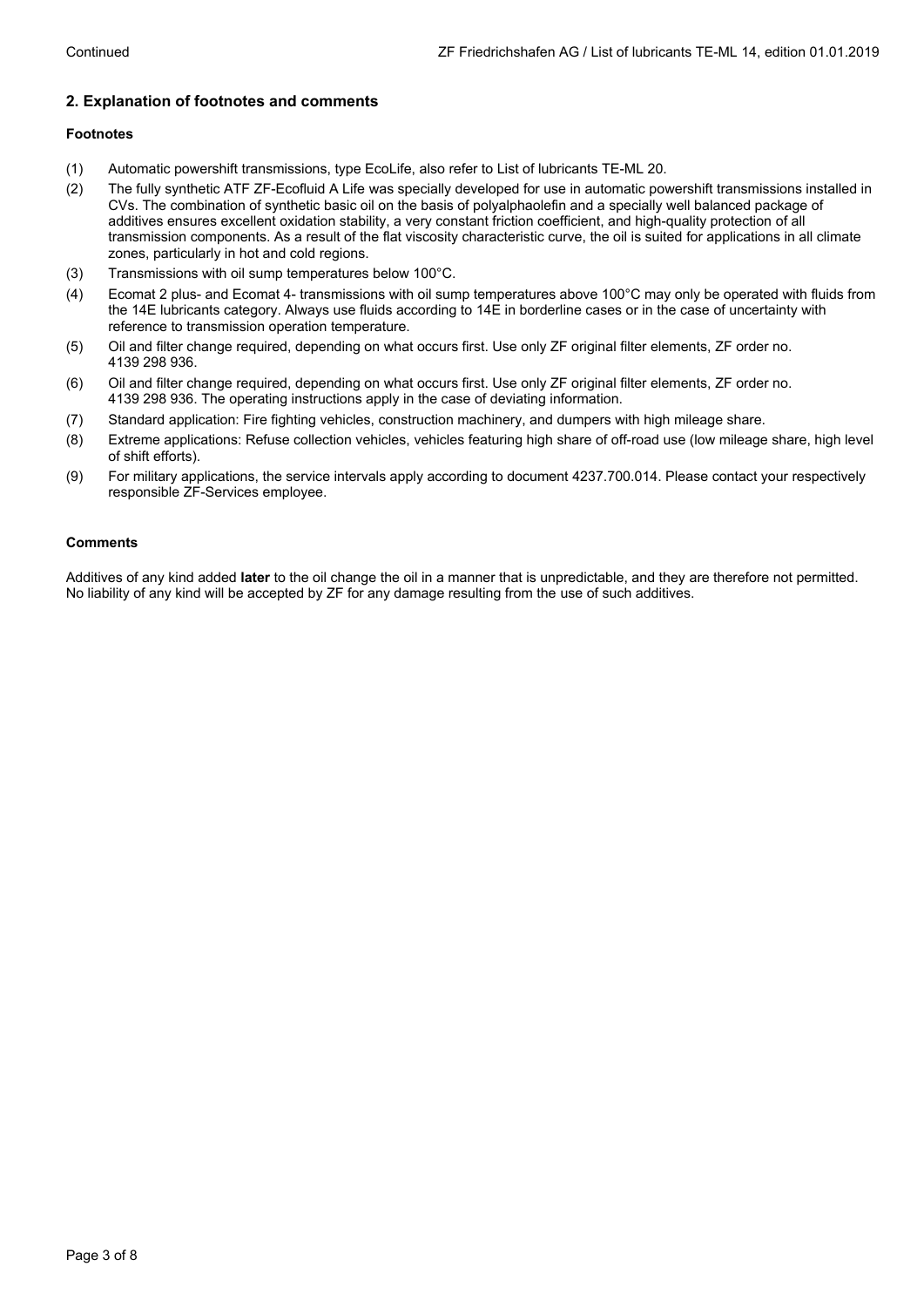# <span id="page-3-0"></span>**3. Lubricant classes and approved trade products**

# **Lubricant class 14A**

| Manufacturer (14A)                                                                                                     | Trade name (14A)                                                         | ZF approval number   |
|------------------------------------------------------------------------------------------------------------------------|--------------------------------------------------------------------------|----------------------|
| ADDINOL LUBE OIL GMBH, LEUNA/DE                                                                                        | ADDINOL ATF D II D                                                       | ZF000698             |
| ADDINOL LUBE OIL GMBH, LEUNA/DE                                                                                        | ADDINOL ATF D III                                                        | ZF000699             |
| ALEXANDRIA MINERAL OILS COMPANY, ALEXANDRIA/EG                                                                         | <b>AMOC POWER</b>                                                        | ZF001702             |
| ALEXANDRIA MINERAL OILS COMPANY, ALEXANDRIA/EG                                                                         | AMOC POWER PLUS                                                          | ZF001703             |
| AMALIE PETROQUIMICA, MADRID/ES<br>ARAL AG, BOCHUM/DE                                                                   | ATF DEXRON II<br>ARAL GETRIEBEÖL ATF 55                                  | ZF001128<br>ZF000146 |
| ARAL AG, BOCHUM/DE                                                                                                     | ARAL GETRIEBEÖL ATF 22                                                   | ZF000147             |
| AVISTA OIL DEUTSCHLAND GMBH, UETZE/DE                                                                                  | AVISTA SUPER FLUID TYP P/CN                                              | ZF002128             |
| AVISTA OIL DEUTSCHLAND GMBH, UETZE/DE                                                                                  | AVISTA SUPER FLUID ATF 3000                                              | ZF002129             |
| AVISTA OIL DEUTSCHLAND GMBH, UETZE/DE                                                                                  | PENNASOL SUPER FLUID ATF 3000                                            | ZF002296             |
| AVISTA OIL DEUTSCHLAND GMBH, UETZE/DE                                                                                  | PENNASOL SUPER FLUID TYP P/CN                                            | ZF002297             |
| AVISTA OIL DEUTSCHLAND GMBH, UETZE/DE                                                                                  | MOTOR GOLD FLUIDTEC TYP P/CN                                             | ZF002311             |
| AVISTA OIL DEUTSCHLAND GMBH, UETZE/DE<br>BAYWA AG MÜNCHEN, MÜNCHEN/DE                                                  | MOTOR GOLD FLUIDTEC ATF 3000<br>TECTROL ATF 4000                         | ZF002312<br>ZF001907 |
| BAYWA AG MÜNCHEN, MÜNCHEN/DE                                                                                           | TECTROL ATF 3000                                                         | ZF001908             |
| BELGIN MADENI YAGLAR TIC. VE SAN. A.S., KOCAELI/TR                                                                     | LUBEX ATF-II                                                             | ZF001031             |
| BP PLC., LONDON/GB                                                                                                     | BP AUTRAN DX III                                                         | ZF000194             |
| BP PLC., LONDON/GB                                                                                                     | BP AUTRAN MBX                                                            | ZF000196             |
| BUCHER AG LANGENTHAL, LANGENTHAL/CH                                                                                    | <b>ATF SUPER</b>                                                         | ZF000593             |
| CASTROL LTD, LONDON/GB<br>CASTROL LTD, LONDON/GB                                                                       | CASTROL TRANSMAX DEX III MULTIVEHICLE<br>CASTROL ATF DEX II MULTIVEHICLE | ZF000220<br>ZF000223 |
| CASTROL LTD, LONDON/GB                                                                                                 | CASTROL TRANSMAX ATF DX II MULTIVEHICLE                                  | ZF003358             |
| CASTROL LTD, LONDON/GB                                                                                                 | CASTROL TRANSMAX ATF DX III MULTIVEHICLE                                 | ZF003368             |
| CEPSA COMERCIAL PETROLEO S.A.U., MADRID/ES                                                                             | CEPSA ATF 70                                                             | ZF001939             |
| CEPSA COMERCIAL PETRÓLEO S.A.U., MADRID/ES                                                                             | CEPSA ATF 2000S                                                          | ZF002040             |
| CHEVRON LUBRICANTS, SAN RAMON, CA/US                                                                                   | TEXAMATIC 4291                                                           | ZF001574             |
| ENI S.P.A., ROME/IT<br>EUROL B.V., NJIVERDAL/NL                                                                        | AGIP ATF II D<br><b>EUROL ATF IIIF</b>                                   | ZF000925<br>ZF000387 |
| EXXONMOBIL CORPORATION, HOUSTON, TX/US                                                                                 | MOBIL ATF 220                                                            | ZF000033             |
| EXXONMOBIL CORPORATION, HOUSTON, TX/US                                                                                 | MOBIL ATF 320                                                            | ZF000043             |
| FABRIKA MAZIVA FAM AD, KRUŠEVAC/RS                                                                                     | ATF DII                                                                  | ZF001187             |
| FUCHS PETROLUB SE, MANNHEIM/DE                                                                                         | STATOIL TRANSWAY PS DX III                                               | ZF000487             |
| FUCHS PETROLUB SE, MANNHEIM/DE                                                                                         | FUCHS TITAN ATF 3000                                                     | ZF000720             |
| FUCHS PETROLUB SE, MANNHEIM/DE                                                                                         | FUCHS TITAN ATF 4000                                                     | ZF000728             |
| FUCHS PETROLUB SE, MANNHEIM/DE<br>GAZPROMNEFT-LUBRICANTS, MOSCOW/RU                                                    | PENTOSIN ATF IIIH<br><b>G-BOX ATF DXII</b>                               | ZF000783<br>ZF001955 |
| GRUPA LOTOS S.A., GDANSK/PL                                                                                            | LOTOS ATF II D                                                           | ZF000362             |
| GRUPA LOTOS S.A., GDANSK/PL                                                                                            | LOTOS ATF II D                                                           | ZF001043             |
| GRUPA LOTOS S.A., GDANSK/PL                                                                                            | <b>LOTOS ATF IIIG</b>                                                    | ZF001093             |
| GULF OIL INTERNATIONAL, MUMBAI/IN                                                                                      | GULF ATF DX III H                                                        | ZF000078             |
| GULF OIL INTERNATIONAL, MUMBAI/IN                                                                                      | <b>GULF ATF DX II</b>                                                    | ZF001099             |
| GULF OIL INTERNATIONAL, MUMBAI/IN<br>HILL CORPORATION, SHYMKENT/KZ                                                     | <b>GULF ATF PC</b><br><b>FASTROIL ATF 3</b>                              | ZF001349<br>ZF003429 |
| HUILES BERLIET S.A., SAINT-PRIEST/FR                                                                                   | RTO STARMATIC 3                                                          | ZF001259             |
| <b>IGOL FRANCE, AMIENS/FR</b>                                                                                          | IGOL ATF 430                                                             | ZF002315             |
| INA MAZIVA LTD., ZAGREB/HR                                                                                             | <b>INA ATF SUPER</b>                                                     | ZF000248             |
| INA MAZIVA LTD., ZAGREB/HR                                                                                             | <b>INA ATF DX III</b>                                                    | ZF000390             |
| INA MAZIVA LTD., ZAGREB/HR                                                                                             | INA ATF DX IID                                                           | ZF000392             |
| INGRAX INDUSTRIA E COMERCIO DE GRAXA S/A, DUQUE DE CAXIAS/BR<br>KOCAK PETROL URUNLERI SAN.VE TIC.LTD.STI, KOCAELI/TR   | UNIMATIC D-II PLUS<br>SPEEDOL ATF DEXRON II                              | ZF000079<br>ZF000979 |
| KOCAK PETROL URUNLERI SAN.VE TIC.LTD.STI, KOCAELI/TR                                                                   | SPEEDOL ATF DEXRON S III                                                 | ZF001388             |
| KUWAIT PETROLEUM INTERNATIONAL LUBRICANT, ANTWERP/NL                                                                   | Q8 AUTO 20                                                               | ZF000083             |
| KUWAIT PETROLEUM INTERNATIONAL LUBRICANT, ANTWERP/NL                                                                   | Q8 AUTO 14                                                               | ZF000176             |
| KUWAIT PETROLEUM INTERNATIONAL LUBRICANT, ANTWERP/NL                                                                   | Q8 AUTO 14                                                               | ZF001991             |
| KUWAIT PETROLEUM INTERNATIONAL LUBRICANT, ANTWERP/NL<br>LIEBHERR HYDRAULIKBAGGER GMBH, KIRCHDORF/DE                    | Q8 AUTO 15<br>LIEBHERR HYDRAULIC-GEAR ATF                                | ZF002269<br>ZF002119 |
| LIQUI MOLY GMBH, ULM/DE                                                                                                | LIQUI MOLY ATF DEXRON IID                                                | ZF002052             |
| MEGUIN GMBH & CO. KG, SAARLOUIS/DE                                                                                     | MEGOL HYDRAULIKOEL ATF DEXRON II D                                       | ZF001992             |
| MOL-LUB KFT, ALMASFUZITO/HU                                                                                            | MOL ATF 3G                                                               | ZF001179             |
| MOL-LUB KFT, ALMASFUZITO/HU                                                                                            | <b>MOL ATF</b>                                                           | ZF001251             |
| MOTUL SA, AUBERVILLIERS/FR                                                                                             | MOTUL DEXRON III                                                         | ZF001008             |
| MOTUL SA, AUBERVILLIERS/FR<br>OILFINO MINERALÖL GMBH, PRISDORF/DE                                                      | MOTUL DEXRON II D<br>OILFINO SPONTE ATF II                               | ZF001104<br>ZF000736 |
| OILFINO MINERALÖL GMBH, PRISDORF/DE                                                                                    | OILFINO SPONTE ATF III                                                   | ZF000737             |
| 000 "LLK-INTERNATIONAL". MOSCOW/RU                                                                                     | <b>LUKOIL ATF</b>                                                        | ZF001146             |
| 000 "LLK-INTERNATIONAL", MOSCOW/RU                                                                                     | LUKOIL ATF IID                                                           | ZF001759             |
| 000 "LLK-INTERNATIONAL", MOSCOW/RU                                                                                     | LUKOIL ATF III                                                           | ZF001760             |
| 000 "LLK-INTERNATIONAL", MOSCOW/RU                                                                                     | <b>LUKOIL ATF IIIG</b>                                                   | ZF003430<br>ZF000081 |
| ORLEN OIL SP. Z O.O., KRAKOW/PL<br>OY TEBOIL AB, HELSINKI/FI                                                           | HIPOL ATF II D<br>TEBOIL FLUID E                                         | ZF003321             |
| PETROGAL S.A., LISBOA/PT                                                                                               | <b>GALP TRANSMATIC D II</b>                                              | ZF000331             |
| PETROGAL S.A., LISBOA/PT                                                                                               | <b>GALP TRANSMATIC D III</b>                                             | ZF001425             |
| PETROL OFISI A.S., ISTANBUL/TR                                                                                         | ATF DX-3                                                                 | ZF001667             |
| PETRONAS LUBRICANTS INTERNATIONAL SDN BH, KUALA LUMPUR/MY                                                              | TUTELA TRANSMISSION GI/A                                                 | ZF000308             |
| PETRONAS LUBRICANTS INTERNATIONAL SDN BH, KUALA LUMPUR/MY                                                              | TUTELA TRANSMISSION STARFLUID                                            | ZF000309             |
| PETRONAS LUBRICANTS INTERNATIONAL SDN BH, KUALA LUMPUR/MY<br>PETRONAS LUBRICANTS INTERNATIONAL SDN BH, KUALA LUMPUR/MY | TUTELA TRANSMISSION GI/E<br><b>AKROS MATIC</b>                           | ZF000481<br>ZF000485 |
| PETRONAS LUBRICANTS INTERNATIONAL SDN BH, KUALA LUMPUR/MY                                                              | <b>ARBOR MTA</b>                                                         | ZF000486             |
| PETRONAS LUBRICANTS INTERNATIONAL SDN BH, KUALA LUMPUR/MY                                                              | TUTELA TRANSMISSION STARFLUID HD-ED                                      | ZF000992             |
| PHI OIL GMBH, ST. GEORGEN/AT                                                                                           | ATF D3 SILVER                                                            | ZF001003             |
| PRISTA OIL HOLDING EAD, RUSE/BG                                                                                        | PRISTA ATF                                                               | ZF000355             |
| REPSOL LUBRICANTES Y ESPECIALIDADES, S.A, MADRID/ES                                                                    | <b>REPSOL MATIC ATF</b>                                                  | ZF000022             |
| REPSOL LUBRICANTES Y ESPECIALIDADES, S.A. MADRID/ES<br>REPSOL LUBRICANTES Y ESPECIALIDADES, S.A, MADRID/ES             | <b>REPSOL MATIC ATF</b><br>REPSOL MATIC ATF                              | ZF000222<br>ZF000224 |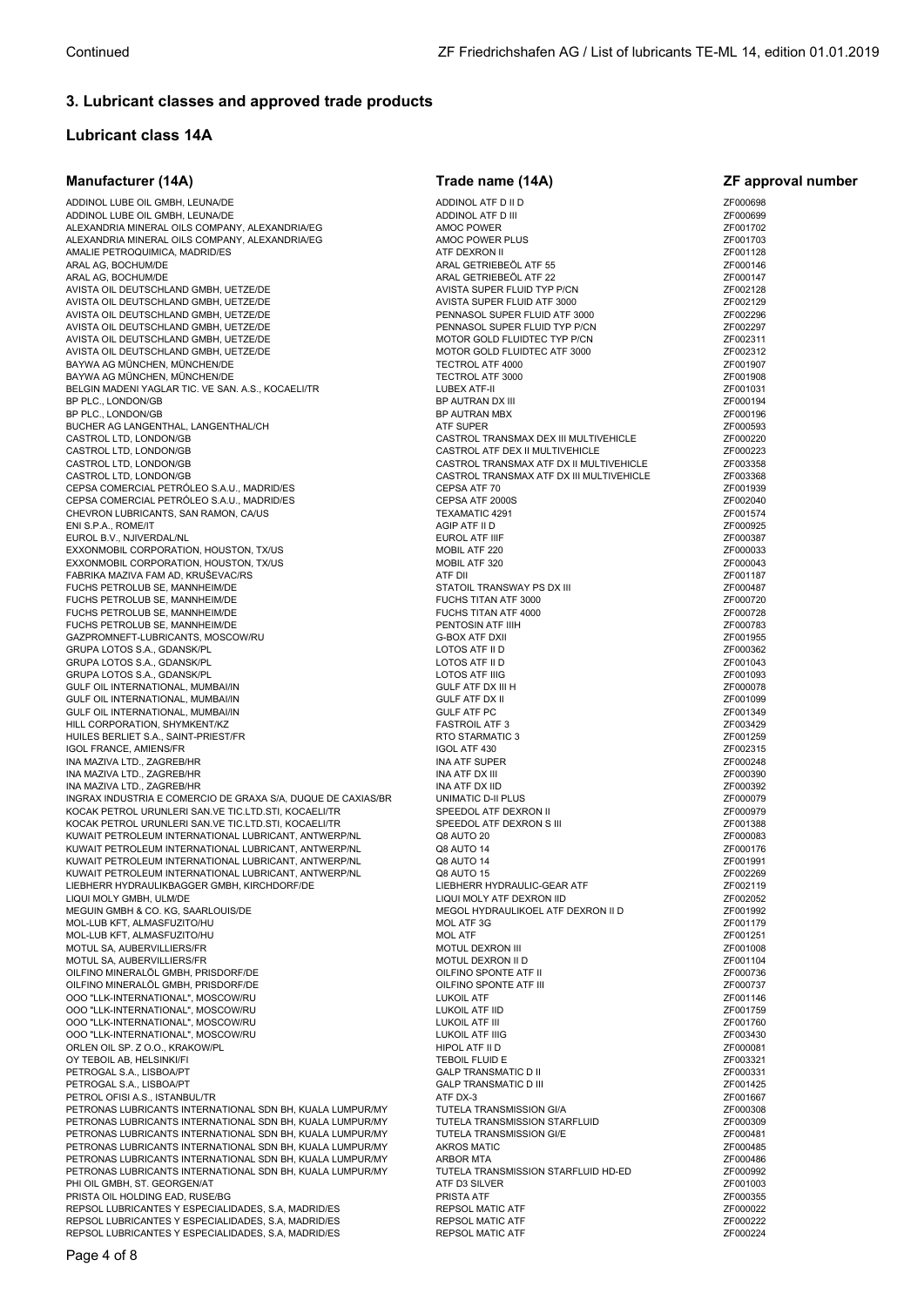| <b>Manufacturer (14A)</b>                          | Trade name (14A)                         | ZF approval number |
|----------------------------------------------------|------------------------------------------|--------------------|
| RN-LUBRICANTS, LLC, MOSCOW/RU                      | ROSNEFT KINETIC ATF IID                  | ZF003440           |
| ROLF LUBRICANTS GMBH, LEVERKUSEN/DE                | <b>ROLF ATF IID</b>                      | ZF003371           |
| ROLF LUBRICANTS GMBH, LEVERKUSEN/DE                | <b>ROLF ATF IIIG</b>                     | ZF003372           |
| ROWE MINERALÖLWERK GMBH, WORMS/DE                  | ROWE HIGHTEC ATF 8000                    | ZF001938           |
| SHELL INTERNATIONAL PETROLEUM COMP. LTD. LONDON/GB | SHELL SPIRAX S2 ATF AX                   | ZF000374           |
| SPECOL SP. Z O.O., CHORZOW/PL                      | <b>HIPOSPEC ATF IID</b>                  | ZF003354           |
| SRS SCHMIERSTOFF VERTRIEB GMBH, SALZBERGEN/DE      | SRS WIOLIN ATF D                         | ZF000438           |
| SRS SCHMIERSTOFF VERTRIEB GMBH, SALZBERGEN/DE      | <b>SRS WIOLIN ATF III</b>                | ZF000439           |
| TEDEX S.A., WARSZAWA/PL                            | TEDEX ATF II D                           | ZF002043           |
| TEXSA DO BRASIL LTDA, UMUARAMA/PR/BR               | <b>TEXSA ATF SUPER</b>                   | ZF001207           |
| TOTAL LUBRIFIANTS S.A., NANTERRE/FR                | ELF ELFMATIC G3                          | ZF001152           |
| TOTAL LUBRIFIANTS S.A., NANTERRE/FR                | <b>GULF ATF HIGH TECH</b>                | ZF001257           |
| TOTAL LUBRIFIANTS S.A., NANTERRE/FR                | <b>TOTAL FLUIDE G3</b>                   | ZF001663           |
| TOTAL LUBRIFIANTS S.A., NANTERRE/FR                | TOTAL FLUIDE II D                        | ZF001668           |
| TOTAL LUBRIFIANTS S.A., NANTERRE/FR                | ELF ELFMATIC G3                          | ZF001699           |
| TOTAL LUBRIFIANTS S.A., NANTERRE/FR                | TOTAL FLUIDE II D                        | ZF001723           |
| TOTAL LUBRIFIANTS S.A., NANTERRE/FR                | TOTAL FLUIDE II D                        | ZF001724           |
| TOTAL LUBRIFIANTS S.A., NANTERRE/FR                | TOTAL FLUIDE II D                        | ZF001725           |
| TOTAL LUBRIFIANTS S.A., NANTERRE/FR                | FLUIDE AT 42                             | ZF002100           |
| UNIL OPAL, SAUMUR/FR                               | <b>MATIC DX III</b>                      | ZF001010           |
| UNIL OPAL, SAUMUR/FR                               | <b>MATIC D</b>                           | ZF001071           |
| UNIX AUTO, BUDAPEST/HU                             | A.Z.MEISTERTEILE AUTOMATIKGETRIEBEÖL ATF | ZF002192           |
| VALVOLINE EUROPE, DORDRECHT/NL                     | VALVOLINE HEAVY DUTY ATF PRO             | ZF001873           |
| YORK LUBRICANTS - GINOUVES SAS, LA GARDE/FR        | <b>YORK 787</b>                          | ZF000597           |
|                                                    |                                          |                    |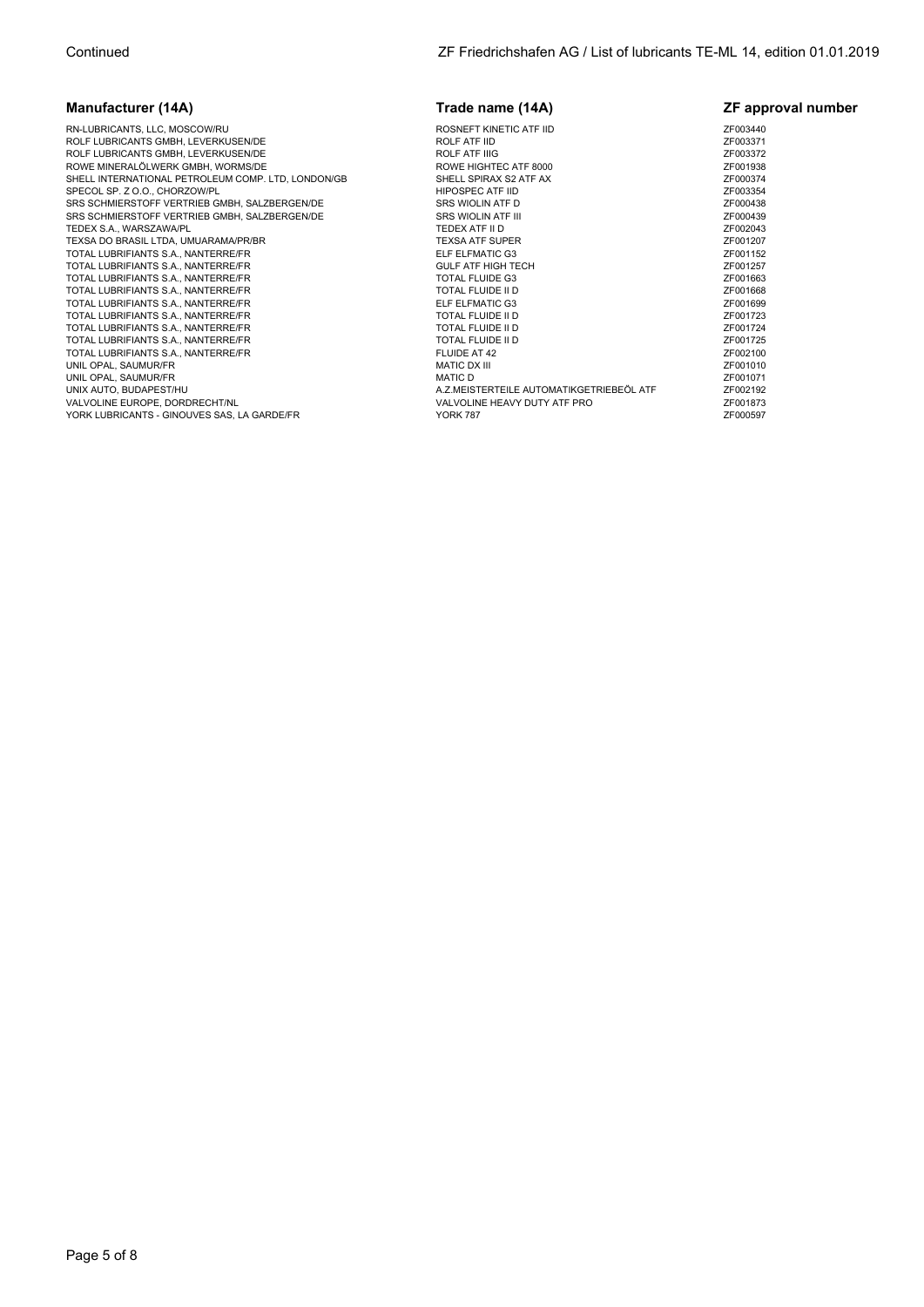# **Lubricant class 14B**

# (\*) Not approved for special transmissions with ratio i=5.6-0.83/1.0

| Manufacturer (14B)                                                                           | Trade name (14B)                                               | <b>ZF approval number</b> |
|----------------------------------------------------------------------------------------------|----------------------------------------------------------------|---------------------------|
| ADDINOL LUBE OIL GMBH, LEUNA/DE                                                              | ADDINOL ATF D II E (*)                                         | ZF000697                  |
| ASTRIS SA, GIORNICO/CH                                                                       | <b>ASTRIS ATF GLOBAL</b>                                       | ZF002187                  |
| BARDAHL ASIA PACIFIC PTE LTD, SINGAPORE/SG                                                   | SYNMAXTRAN-HD                                                  | ZF002246                  |
| BELGIN MADENI YAGLAR TIC. VE SAN. A.S., KOCAELI/TR                                           | LUBEX ATF-III KYS                                              | ZF002255                  |
| BELGIN MADENI YAGLAR TIC. VE SAN. A.S., KOCAELI/TR                                           | LUBEX ATF-III KYS                                              | ZF002293                  |
| BUCHER AG LANGENTHAL, LANGENTHAL/CH                                                          | ATF TP                                                         | ZF003609                  |
| CEPSA COMERCIAL PETRÓLEO S.A.U., MADRID/ES                                                   | CEPSA ATF 3000 S                                               | ZF000386                  |
| CHEVRON LUBRICANTS, SAN RAMON, CA/US                                                         | <b>HAVOLINE ATF MERCON V</b>                                   | ZF000101                  |
| CHEVRON LUBRICANTS, SAN RAMON, CA/US                                                         | SYNTHETIC AUTOMATIC TRANSMISSION FLUID HEAVY DUTY              | ZF001219                  |
| CHEVRON LUBRICANTS, SAN RAMON, CA/US                                                         | DELO SYN ATF HD                                                | ZF001664                  |
| CHEVRON LUBRICANTS, SAN RAMON, CA/US                                                         | HAVOLINE MULTI-VEHICLE ATF                                     | ZF001714                  |
| COMERCIAL ROSHFRANS, S.A. DE C.V., MEXICO, D.F./MX                                           | ATF ALLPOWER MULTIVEHICULOS                                    | ZF000385                  |
| ENI S.P.A., ROME/IT                                                                          | ENI ROTRA ATF II E                                             | ZF000951                  |
| ENI S.P.A., ROME/IT                                                                          | ENI ROTRA ATF MULTI                                            | ZF003452                  |
| EXXONMOBIL CORPORATION, HOUSTON, TX/US                                                       | MOBIL ATF SHC (*)                                              | ZF000039<br>ZF000044      |
| EXXONMOBIL CORPORATION, HOUSTON, TX/US                                                       | MOBIL ATF LT 71141                                             |                           |
| FUCHS PETROLUB SE, MANNHEIM/DE<br>FUCHS PETROLUB SE, MANNHEIM/DE                             | FUCHS TITAN ATF 5005<br>PENTOSIN ATF 1                         | ZF000717<br>ZF000734      |
| FUCHS PETROLUB SE, MANNHEIM/DE                                                               | TRANSWAY ATF EXTRA                                             | ZF001332                  |
| GAZPROMNEFT-LUBRICANTS, MOSCOW/RU                                                            | G-BOX ATF DX III                                               | ZF001956                  |
| GAZPROMNEFT-LUBRICANTS, MOSCOW/RU                                                            | G-BOX ATF DX III                                               | ZF002221                  |
| GRUPA LOTOS S.A., GDANSK/PL                                                                  | LOTOS ATF SUPER III G                                          | ZF000620                  |
| HUILES BERLIET S.A., SAINT-PRIEST/FR                                                         | RTO STARMATIC S3                                               | ZF001579                  |
| <b>IGOL FRANCE, AMIENS/FR</b>                                                                | ATF 700                                                        | ZF001833                  |
| INA MAZIVA LTD., ZAGREB/HR                                                                   | INA ATF EKSTRA (*)                                             | ZF000410                  |
| INA MAZIVA LTD., ZAGREB/HR                                                                   | INA ATF DX IIIH                                                | ZF002314                  |
| IPIRANGA PRODUTOS DE PETRÓLEO SA, RIO DE JANEIRO/BR                                          | <b>ISAMATIC V</b>                                              | ZF000896                  |
| KUWAIT PETROLEUM INTERNATIONAL LUBRICANT, ANTWERP/NL                                         | Q8 AUTO 15 ED                                                  | ZF002121                  |
| LUBRICATION ENGINEERS, INC., FORT WORTH, TEXAS/US                                            | LE 1150                                                        | ZF001676                  |
| MOL-LUB KFT, ALMASFUZITO/HU                                                                  | MOL ATF SYNT (*)                                               | ZF001155                  |
| MOL-LUB KFT, ALMASFUZITO/HU                                                                  | MOL ATF SYNT 3H                                                | ZF001895                  |
| MORRIS LUBRICANTS, SHREWSBURY/GB                                                             | <b>MULTITRANS ACV</b>                                          | ZF002268                  |
| 000 "LLK-INTERNATIONAL", MOSCOW/RU                                                           | LUKOIL ATF SYNTH HD                                            | ZF001125                  |
| 000 "LLK-INTERNATIONAL", MOSCOW/RU                                                           | LUKOIL ATF SYNTH MULTI                                         | ZF001127                  |
| 000 "LLK-INTERNATIONAL", MOSCOW/RU                                                           | LUKOIL ATF SYNTH MULTI                                         | ZF001944                  |
| 000 "LLK-INTERNATIONAL", MOSCOW/RU                                                           | LUKOIL ATF SYNTH (*)                                           | ZF003407                  |
| ORLEN OIL SP. Z O.O., KRAKOW/PL                                                              | HIPOL ATF II E $(*)$                                           | ZF000501                  |
| PAKELO MOTOR OIL, SAN BONIFACIO (VR)/IT                                                      | AUXON II E                                                     | ZF000048                  |
| PAKELO MOTOR OIL, SAN BONIFACIO (VR)/IT                                                      | DX FLUID II TS (*)                                             | ZF000376                  |
| PAKELO MOTOR OIL, SAN BONIFACIO (VR)/IT                                                      | ATF XT III FLUID                                               | ZF001177                  |
| PANOLIN AG, MADETSWIL/CH                                                                     | PANOLIN ATF SUPER VTX                                          | ZF001218                  |
| PETRO-CANADA LUBRICANTS INC., MISSISSAUGA, ONTARIO/CA                                        | HEAVY DUTY SYNTHETIC BLEND ATF                                 | ZF001236                  |
| PETROBRAS DISTRIBUIDORA S.A., DUQUE DE CAXIAS/BR                                             | LUBRAX ATF HD                                                  | ZF002120                  |
| PETROMIN CORPORATION, JEDDAH/SA<br>PETRONAS LUBRICANTS INTERNATIONAL SDN BH, KUALA LUMPUR/MY | PETROMIN ATF Z20 ECO                                           | ZF001974<br>ZF000993      |
| PETRONAS LUBRICANTS INTERNATIONAL SDN BH, KUALA LUMPUR/MY                                    | TUTELA TRANSMISSION STARFLUID PS<br>TUTELA TRANSMISSION ATF 90 | ZF001599                  |
| PETRONAS LUBRICANTS INTERNATIONAL SDN BH, KUALA LUMPUR/MY                                    | PETRONAS TUTELA ATF 700 HD                                     | ZF003627                  |
| PHI OIL GMBH, ST. GEORGEN/AT                                                                 | ATF D3 GOLD                                                    | ZF003507                  |
| RALOY LUBRICANTES, S.A. DE C.V., SANTIAGO TIANGUISTEN/MX                                     | TRANSFLUID SYNTHETIC M-5                                       | ZF001025                  |
| RAVENSBERGER SCHMIERSTOFFVERTRIEB GMBH, WERTHER/DE                                           | RAVENOL DEXRON III H                                           | ZF001609                  |
| REPSOL LUBRICANTES Y ESPECIALIDADES, S.A, MADRID/ES                                          | <b>REPSOL MATIC III</b>                                        | ZF000318                  |
| REPSOL LUBRICANTES Y ESPECIALIDADES, S.A, MADRID/ES                                          | <b>REPSOL MATIC LD ATF</b>                                     | ZF001751                  |
| ROWE MINERALÖLWERK GMBH, WORMS/DE                                                            | ROWE HIGHTEC ATF 9000                                          | ZF001937                  |
| SHELL INTERNATIONAL PETROLEUM COMP. LTD, LONDON/GB                                           | SHELL SPIRAX S6 ATF VM PLUS                                    | ZF001371                  |
| SHELL INTERNATIONAL PETROLEUM COMP. LTD, LONDON/GB                                           | SHELL SPIRAX S6 ATF VM                                         | ZF001463                  |
| SHELL INTERNATIONAL PETROLEUM COMP. LTD, LONDON/GB                                           | SPIRAX S4 ATF HDX                                              | ZF001812                  |
| SINOPEC LUBRICANT CO., LTD., BEIJING/CN                                                      | SINOPEC GREATWALL ATF III LD                                   | ZF001360                  |
| SINOPEC LUBRICANT CO., LTD., BEIJING/CN                                                      | SINOPEC GREATWALL ATF HD S                                     | ZF003346                  |
| SINOPEC LUBRICANT CO., LTD., BEIJING/CN                                                      | SINOPEC GREATWALL ATF HD                                       | ZF003348                  |
| SRS SCHMIERSTOFF VERTRIEB GMBH, SALZBERGEN/DE                                                | SRS WIOLIN ATF III MV                                          | ZF002061                  |
| TEDEX S.A., WARSZAWA/PL                                                                      | TEDEX SYNTHETIC ATF (*)                                        | ZF001279                  |
| TEDEX S.A., WARSZAWA/PL                                                                      | TEDEX ATF III                                                  | ZF001350                  |
| TONGYI PETROLEUM CHEMICAL CO., LTD., BEIJING/CN                                              | LINGXIAN 6+ AUTOMATIC TRANSMISSION FLUID                       | ZF003377                  |
| TOTAL LUBRIFIANTS S.A., NANTERRE/FR                                                          | TOTAL FLUIDE XLD FE                                            | ZF001464                  |
| TOTAL LUBRIFIANTS S.A., NANTERRE/FR                                                          | TOTAL FLUIDMATIC SYN                                           | ZF001569                  |
| TOTAL LUBRIFIANTS S.A., NANTERRE/FR                                                          | ELF ELFMATIC G3 SYN                                            | ZF001582                  |
| UNITED OIL COMPANY PTE LTD, SINGAPORE/SG                                                     | UNITED MV 99                                                   | ZF003562                  |
| VALVOLINE EUROPE, DORDRECHT/NL                                                               | VALVOLINE HEAVY DUTY ATF PRO LD (*)                            | ZF001872                  |
| ZF FRIEDRICHSHAFEN AG, FRIEDRICHSHAFEN/DE                                                    | ZF-LIFEGUARDFLUID 5                                            | ZF001363                  |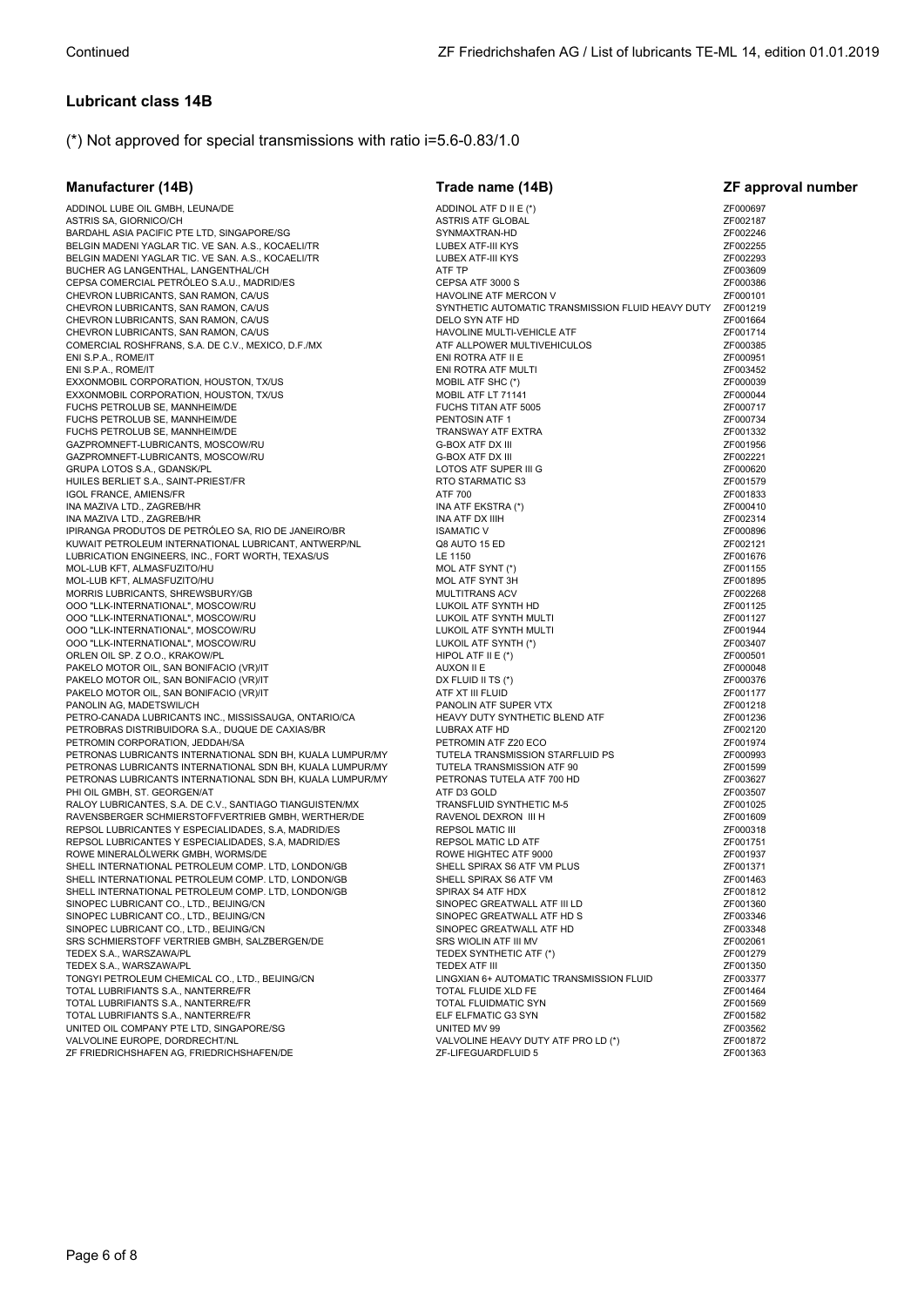# **Lubricant class 14C**

| <b>Manufacturer (14C)</b>                           | Trade name (14C)                           | <b>ZF</b> approval number |
|-----------------------------------------------------|--------------------------------------------|---------------------------|
| ALLEGHENY PETROLEUM, WILMERDING, PA/US              | ALTRA SHL EXTENDED DRAIN ZF 20C            | ZF001756                  |
| AMSOIL, INC., SUPERIOR, WI/US                       | TORQUE-DRIVE SYNTHETIC ATF                 | ZF001841                  |
| ARAL AG, BOCHUM/DE                                  | ARAL GETRIEBEÖL ATF LD                     | ZF000144                  |
| BASF SE, LUDWIGSHAFEN/DE                            | EMGARD 2805                                | ZF003370                  |
| BP PLC., LONDON/GB                                  | BP AUTRAN LTF                              | ZF000195                  |
| BP PLC., LONDON/GB                                  | BP AUTRAN SYN 295                          | ZF000197                  |
| BUCHER AG LANGENTHAL, LANGENTHAL/CH                 | ATF VZ                                     | ZF003369                  |
| CASTROL LTD, LONDON/GB                              | CASTROL TRANSMAX Z                         | ZF000221                  |
| CASTROL LTD, LONDON/GB                              | <b>CASTROL TRANSYND</b>                    | ZF000226                  |
| CASTROL LTD, LONDON/GB                              | CASTROL TRANSMAX ATF Z                     | ZF002158                  |
| CASTROL LTD, LONDON/GB                              | TES-295 SYN TRANSMISSION FLUID             | ZF002298                  |
| EXOL LUBRICANTS LTD, WEDNESBURY/GB                  | <b>AUTOTRANS ELC</b>                       | ZF001685                  |
| EXXONMOBIL CORPORATION, HOUSTON, TX/US              | MOBIL DELVAC SYNTHETIC ATF                 | ZF001234                  |
| EXXONMOBIL CORPORATION, HOUSTON, TX/US              | MOBIL DELVAC 1 ATF                         | ZF001827                  |
| FUCHS PETROLUB SE, MANNHEIM/DE                      | TRANSWAY ATF ULTRA                         | ZF001330                  |
| FUCHS PETROLUB SE, MANNHEIM/DE                      | FUCHS TITAN ATF 5500                       | ZF001797                  |
| H. BANTLEON GMBH / GESELLS. D. AVIA. ULM/DE         | AVILUB FLUID ATZ 295                       | ZF002288                  |
| HI-TEC OILS, SMITHFIELD/AU                          | MULTITRANS PLUS ATF                        | ZF001669                  |
| LUBRICATING SPECIALTIES COMPANY, PICO RIVERA/US     | MV TYPE 20C ATF                            | ZF002208                  |
| MOTUL SA, AUBERVILLIERS/FR                          | MOTUL ATF HD                               | ZF003587                  |
| OOO "LLK-INTERNATIONAL", MOSCOW/RU                  | LUKOIL ATF SYNTH MN Z3                     | ZF001302                  |
| OY TEBOIL AB, HELSINKI/FI                           | TEBOIL FLUID ES-MAX                        | ZF001726                  |
| PAKELO MOTOR OIL, SAN BONIFACIO (VR)/IT             | <b>AUXON III PLUS</b>                      | ZF001466                  |
| PAKELO MOTOR OIL, SAN BONIFACIO (VR)/IT             | ATF XT III FLUID PLUS                      | ZF001748                  |
| PETROGAL S.A., LISBOA/PT                            | <b>GALP TRANSMATIC Z</b>                   | ZF001893                  |
| PETROMIN CORPORATION, JEDDAH/SA                     | PETROMIN ATF Z20 LD                        | ZF002003                  |
| REPSOL LUBRICANTES Y ESPECIALIDADES, S.A, MADRID/ES | REPSOL MATIC SINTETICO                     | ZF003586                  |
| SASOL OIL, RANDBURG/ZA                              | SYN TRANSMISSION OIL VI                    | ZF001091                  |
| SINOPEC LUBRICANT CO., LTD., BEIJING/CN             | SINOPEC GREATWALL FULLY SYNTHETIC ATF HD S | ZF003345                  |
| SINOPEC LUBRICANT CO., LTD., BEIJING/CN             | SINOPEC GREATWALL SYNTHETIC ATF HD         | ZF003347                  |
| TEDEX S.A., WARSZAWA/PL                             | TEDEX ATF SYNTHETIC (S)                    | ZF002213                  |
| TONGYI PETROLEUM CHEMICAL CO., LTD., BEIJING/CN     | LINGXIAN 10+ AUTOMATIC TRANSMISSION FLUID  | ZF003378                  |
| VALVOLINE AUSTRALIA PTY LTD, WETHERILL PARK, NSW/AU | HEAVY DUTY ATF PRO ECO PLUS                | ZF003488                  |
| VALVOLINE EUROPE, DORDRECHT/NL                      | VALVOLINE HEAVY DUTY ATF PRO ECO           | ZF001871                  |
|                                                     |                                            |                           |